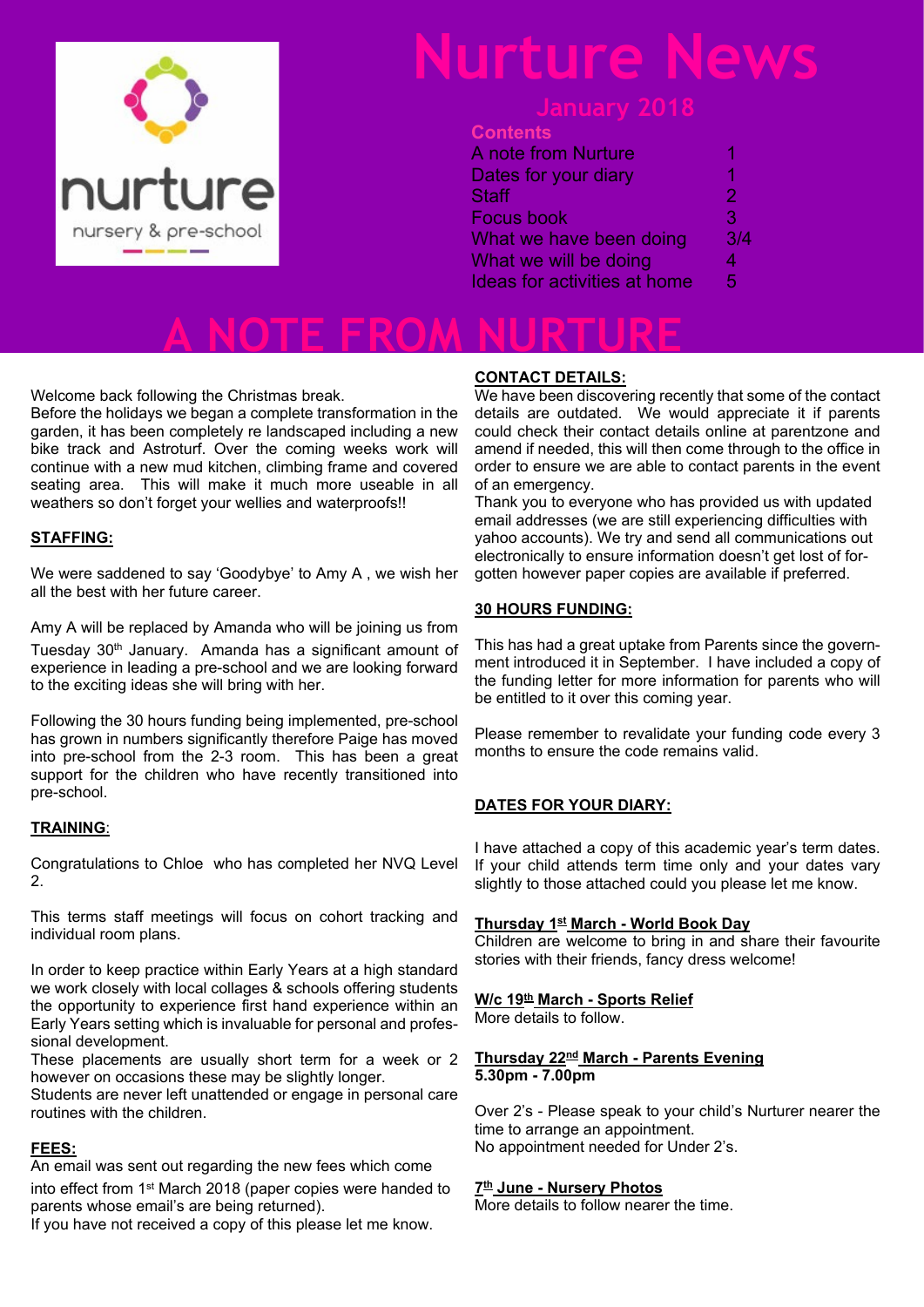

# **Mure**

## **2-3 Room**

## **Staff**



**Sarah Room Leader**



**Hannah Angela Annie**



**Nichola Deputy Room Leader**



**Heather Deputy Room Leader**



**Welcome back to you all, we hope you had a relaxing break. The 2-3 room would like to formally welcome Annie to the team, Annie joined us in November. Annie has been a great addition to the 2-3 room and all the children love her!**

**We are also saddened to say 'goodbye' to Paige who has moved down to Pre-School, accompanying our 2-3 leavers and helping them grow further.**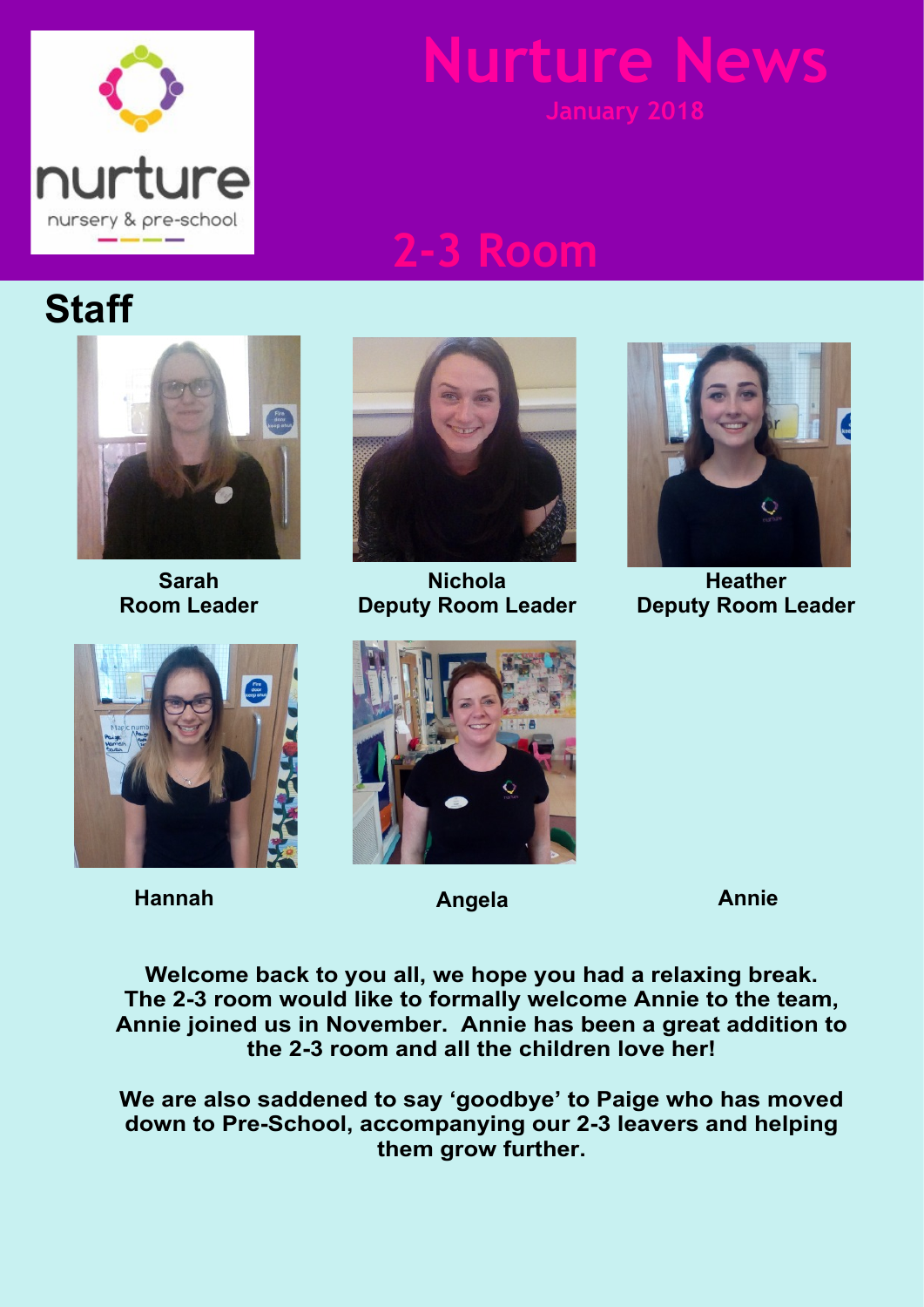

# **Nurture News**

**2-3 Room**

## **Our focus book**

### **Our Focus Book**

**This term our focus book is**

**'Zog and the Flying Doctors.'**

**Meet the Flying Doctors: Princess Pearl, Sir Gadabout and, of course, their trusty 'air ambulance', Zog the dragon, as they fly around the country, tending to a sunburnt mermaid, a distressed unicorn, and even a sneezy lion!**



## **What we have being doing in the 2-3 Room**

**Last term we focused on Celebrations and Events. The children thoroughly enjoyed creating their own clay Diva Lamps for Diwali, exploring pumpkin pulp and decorating their own pumpkins for Halloween and decorating their festive bags to transport their Christmas crafts home in.**

**The highlight of the Christmas activities was our celebrations, this included our yummy Christmas lunch, transforming into Elves 'delivering' packages to Santa's workshop during Footy Totz. We were also very lucky to have a special visit from Father Christmas Who came with a little gift for all the childrem.**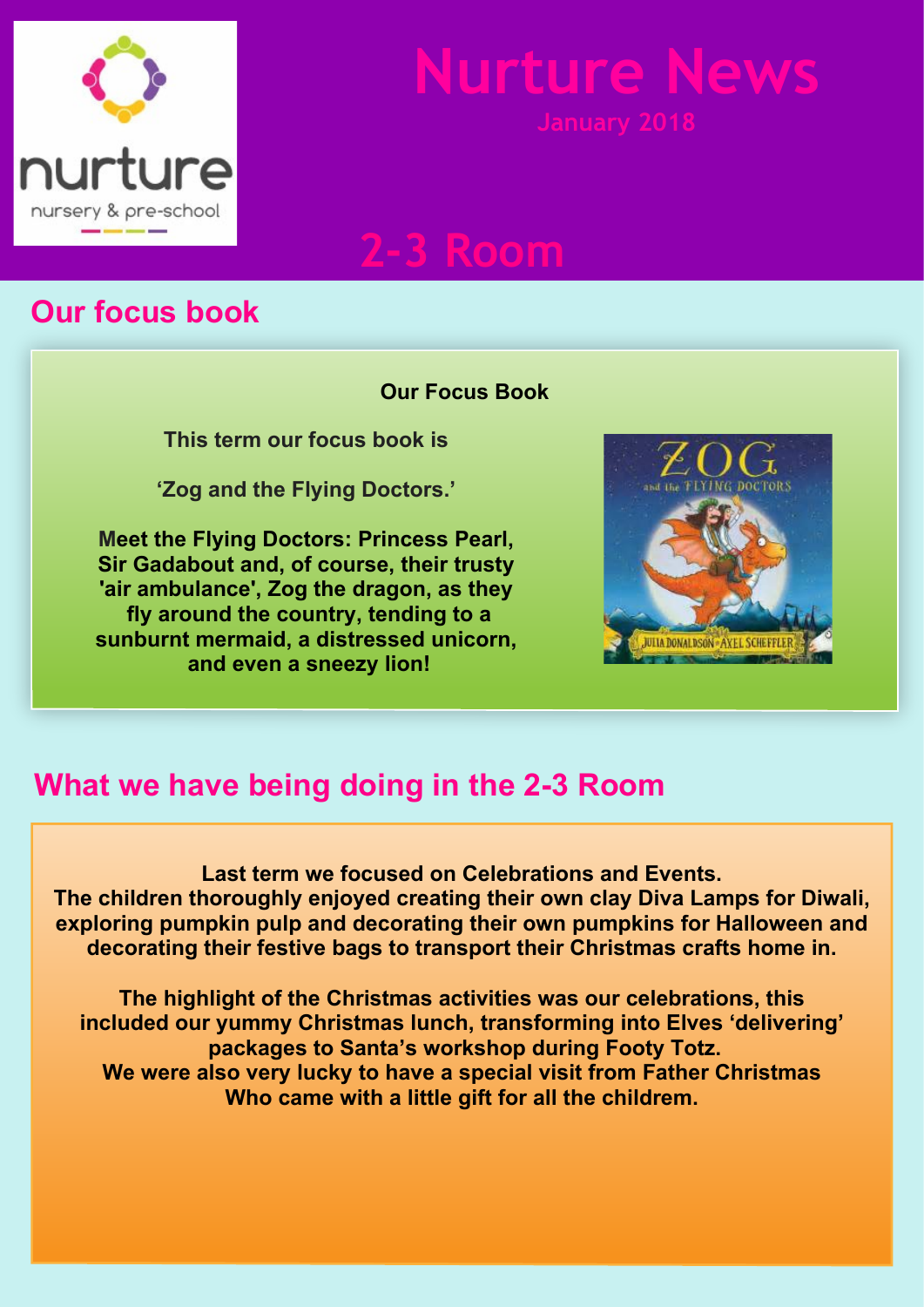

# **Nurture News**

**2-3 Room**

### **What we have being doing in the 2-3 Room ...**



### **What we will be doing in the 2-3 Room**

**Our focus for this term is 'People who Help Us' We will be exploring this through smaller topics such as: - Doctors and Nurses - Teachers and Nursery Nurses - Our Family & Friends - Police Officers & Fire Fighters**

**We are hoping to welcome people in to see the children. If any of our parents have jobs which fit in with this theme please speak to either Sarah or Rachel.**